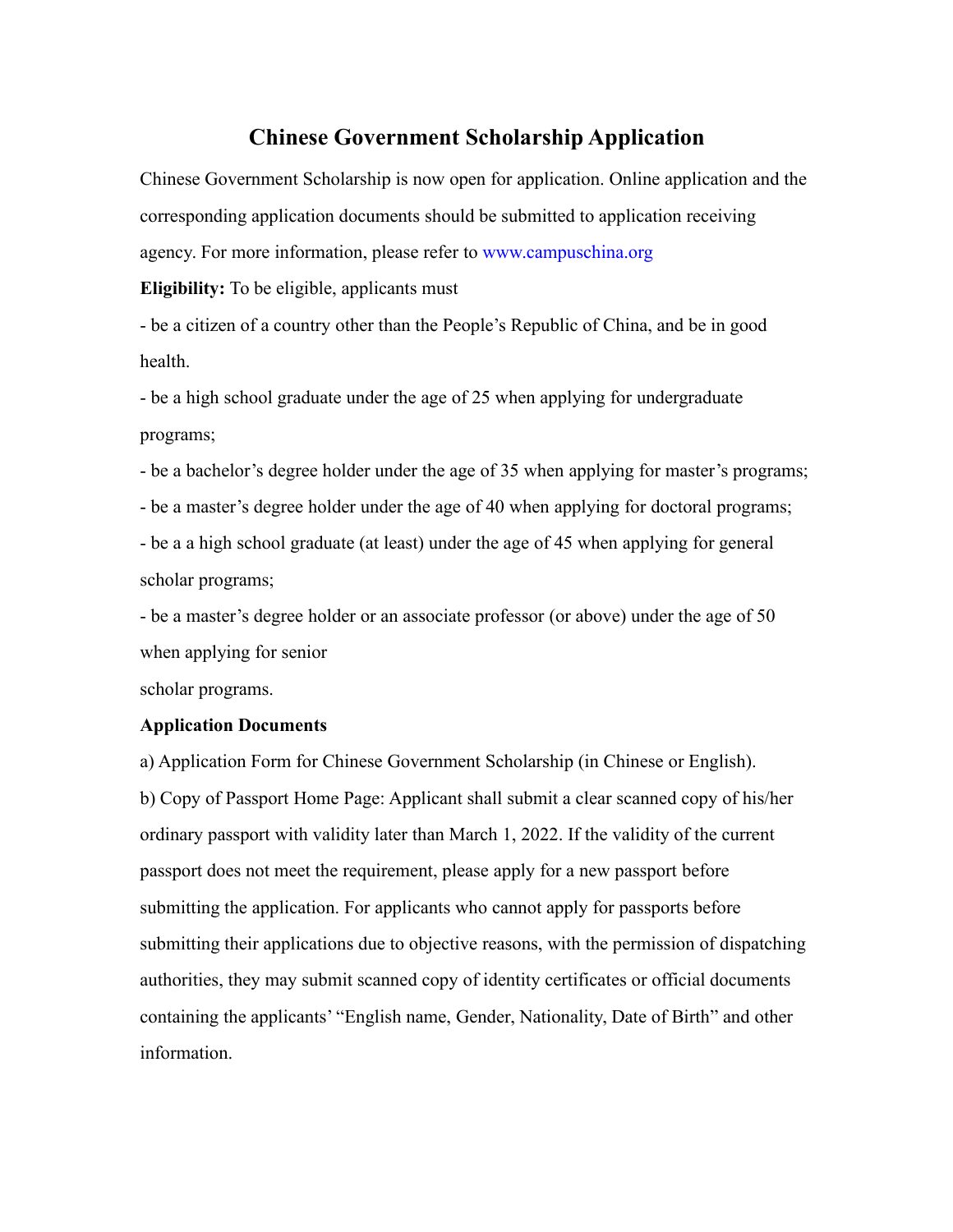c) Notarized highest diploma: Prospective diploma winners must submit official proof of student status by their current school. Documents in languages other than Chinese or English must be attached with notarized Chinese or English translations.

d) Academic transcripts: Transcripts in languages other than Chinese or English must be attached with notarized Chinese or English translations.

e) A Study Plan or Research Proposal in Chinese or English. (A minimum of 200 words for undergraduates,500 words for non-degree students, and 800 words for postgraduates.) f) Recommendation letters: Applicants for graduate programs orsenior scholar programs must submit two letters of recommendation in Chinese or English from professors or associate professors.

g) Applicants for music studies are requested to submit their own works. Applicants for fine arts programs must submit their own works which include two sketches, two color paintings and two other works.

h) Applicants under the age of 18 should submit the valid documents of their legal guardians in China.

i) Applicants planning to stay in China for more than 6 months mustsubmit a photocopy of the Foreigner Physical Examination Form completed in English (the original copy should be kept by the applicant. The form is designed by the Chinese quarantine authority and can be obtained from the dispatching authority.

The physical examinations must cover all the items listed in the Foreigner Physical Examination Form.

Incomplete records or those without the signature of the attending physician, the official stamp of the hospital or a sealed photograph of the applicants are invalid. Please select the appropriate time to take physical examination as the result is valid for only 6 months. j) Non-criminal record report. The applicant shall submit a valid certificate of Non-Criminal Record issued by the local public security authority, usually issued within 6 months prior to the submission date of the application.